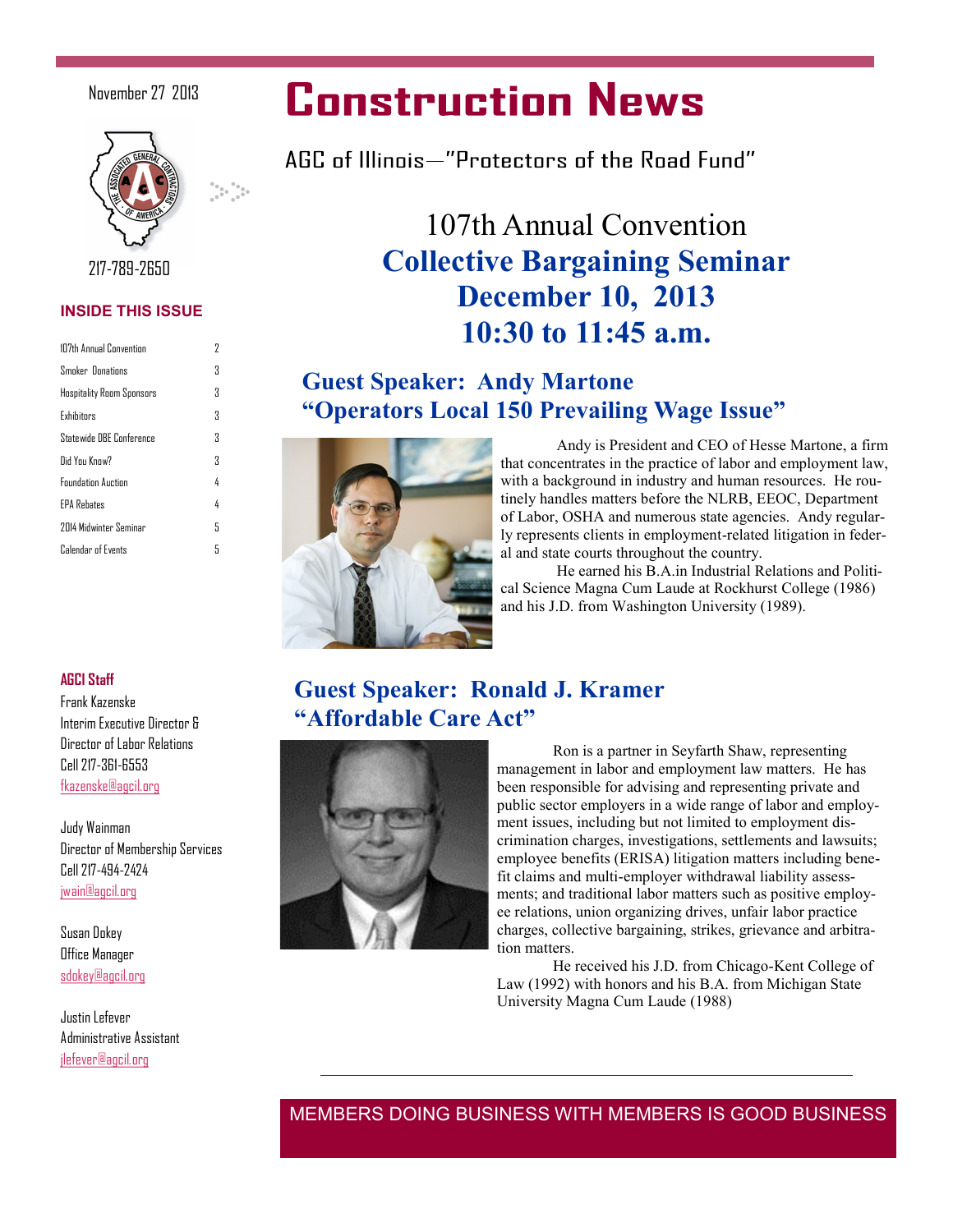# AGC of Illinois 107th Annual Convention

| Monday, December 9, 2013                |                                                  |  |
|-----------------------------------------|--------------------------------------------------|--|
| 8:30 a.m.                               | Registration                                     |  |
| $9:00$ a.m.                             | <b>Welcome Continental Breakfast</b>             |  |
| 9:30 a.m.                               | <b>Associate Member Meeting</b>                  |  |
| $10:00 - 6:00 p.m.$                     | Associate Member Expo                            |  |
| 10:15 - 11:45 a.m.                      | <b>IDOT SEMINAR</b>                              |  |
|                                         | "Illinois Highway Program Overview"              |  |
|                                         | Charles Ingersoll, Director,                     |  |
|                                         | Office of Planning & Programming                 |  |
|                                         | "Work Zone Safety"                               |  |
|                                         | Priscilla Tobias, State Safety Engineer,         |  |
|                                         | <b>Bureau of Safety Engineering</b>              |  |
|                                         | "Construction Issues"                            |  |
|                                         | Tim Kell, Interim Construction Engineer          |  |
|                                         | <b>Bureau of Construction</b>                    |  |
| 12:00 - 1:30 p.m.                       | <b>AGCI Recognition Luncheon</b>                 |  |
|                                         | Keynote Speaker: Lance Barrow,                   |  |
|                                         | Coordinating Producer for NFL on CBS             |  |
|                                         |                                                  |  |
| $1:45 - 3:15$ p.m.                      | <b>SAFETY SEMINAR</b>                            |  |
|                                         | "Newest OSHA Regulations and Litigation"         |  |
|                                         | Guest Speaker: Mark Lies, Seyfarth Shaw          |  |
|                                         |                                                  |  |
| 3:30 - 4:45 p.m.                        | <b>SEMINAR</b>                                   |  |
|                                         | "Overweight/Over Dimension Permit Process"       |  |
|                                         | Guest Speaker: Geno Koehler, IDOT                |  |
|                                         | "Overweight/Over Dimension Enforcement"          |  |
|                                         | Guest Speaker: Rick Price, Illinois State Police |  |
|                                         |                                                  |  |
| 5:00 p.m.                               | <b>Annual Business Meeting</b>                   |  |
|                                         | <b>Board of Directors Meeting</b>                |  |
|                                         |                                                  |  |
| $6:30 - 8:30 p.m.$                      | <b>SMOKER RECEPTION</b>                          |  |
| 8:00 p.m.                               | Raffle Prize Drawing and Auction                 |  |
| 9:00 - midnight                         | <b>Hospitality Room</b>                          |  |
|                                         |                                                  |  |
| Tuesday, December 10, 2013<br>8:00 a.m. | <b>Education Foundation Trustees Meeting</b>     |  |
| 8:15 a.m.                               | <b>PAC Trustees Meeting</b>                      |  |
| 8:30 a.m.                               | <b>Collective Bargaining Committee Meeting</b>   |  |
|                                         |                                                  |  |
| 9:00 a.m.                               | <b>GOVERNMENTAL AFFAIRS SEMINAR</b>              |  |
| Panel:                                  | Senator John Sullivan (D-Rushville)              |  |

Senator Sam McCann (R-Carlinville)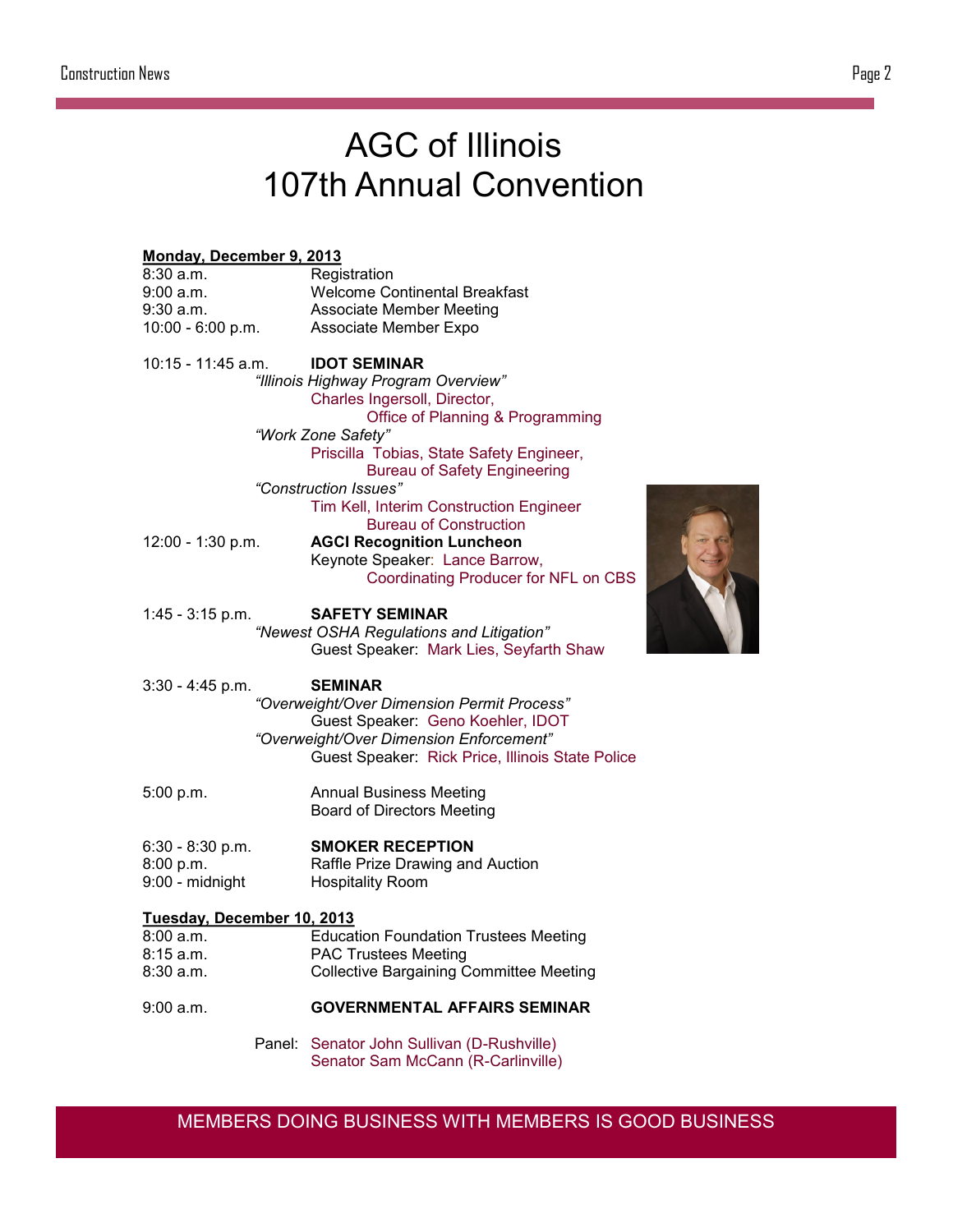**SMOKER DONATIONS** Altorfer CAT Bituminous Insurance Companies Bowmark Consulting Senator Andy Manar (D-Bunker Hill) Representative C.D. Davidsmeyer (R-Jacksonville) Jim Bruner and Gene Keeley (Co-Chairs, Governmental Affairs Committee) 10:30 - 11:45 a.m. **COLLECTIVE BARGAINING SEMINAR** *"Operators Local 150 Prevailing Wage Issues"* Guest Speaker: Andy Martone, Hesse Martone *"Affordable Care Act"* Guest Speaker: Ron Kramer, Seyfarth Shaw 12:00 Noon **IDOT Contractor of the Year Awards Luncheon** Ann Schneider, Secretary of IDOT Susan Shea, Director, Division of Aeronautics 2:00 p.m. Adjourn

Dunn Company E.D. Etnyre & Co. Emulsicoat, Inc. E.T. Simonds Construction Fabick Companies Feutz Contractors Geo. Lanxon Piling Sales Hennegan & Associates J.L. Hubbard Ins. & Bonds Keeley & Sons Midwest Fence P.H. Drew, Inc. Purple Wave Tobey's Const. & Cartage **Travelers** Vulcan Materials

### **HOSPITALITY ROOM SPONSORS**

Altorfer CAT E.T. Simonds Construction Geo. Lanxon Piling Sales J.L. Hubbard Ins. & Bonds J.W. Terrill, Inc. Midwest Fence P.H. Drew, Inc.

### **EXPO BOOTH**

Geo. Lanxon Piling Sales J.L. Hubbard Ins. & Bonds Purple Wave Scheffel & Co.

MEMBERS DOING BUSINESS WITH MEMBERS IS GOOD BUSINESS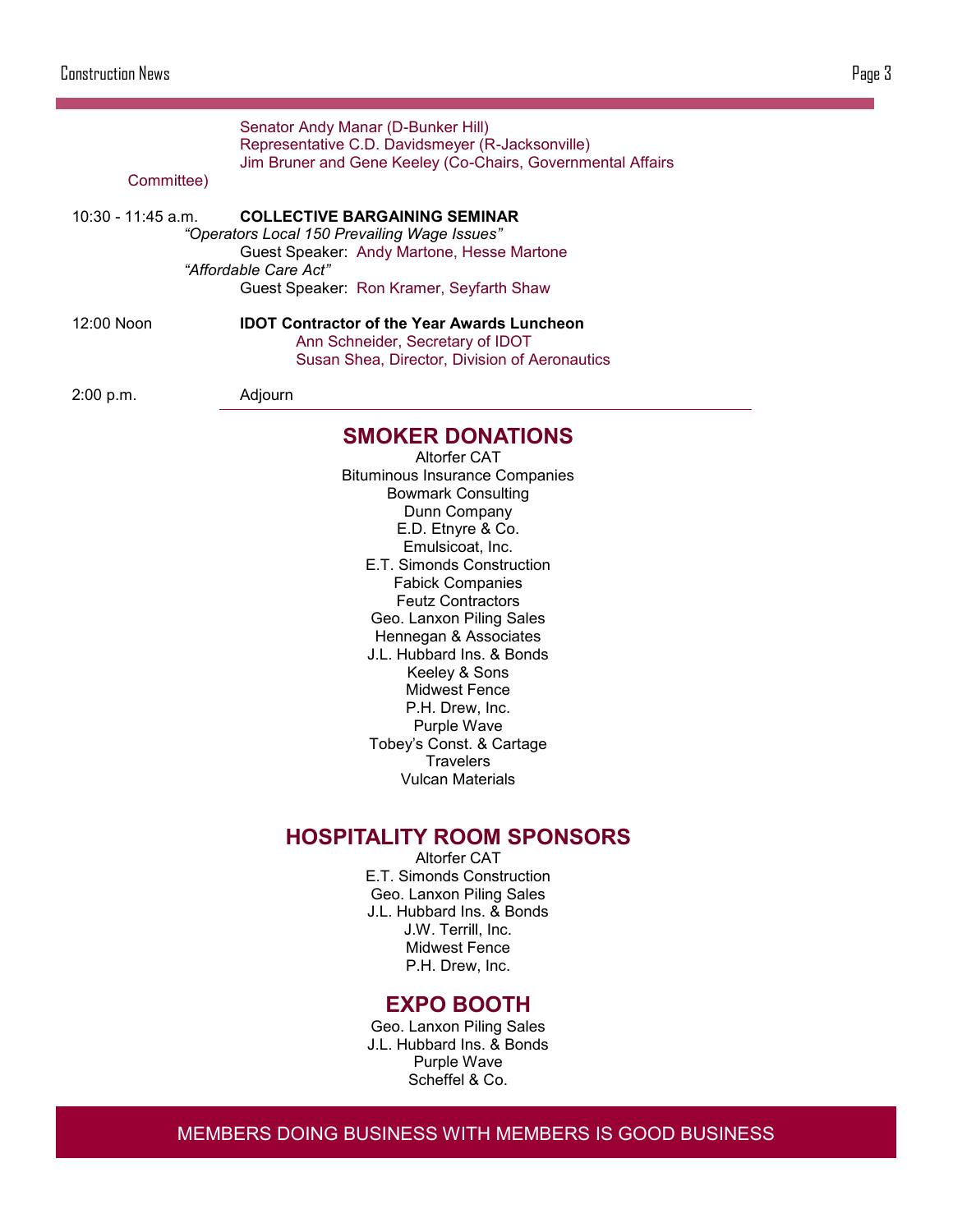### **Education Foundation Auction**

Don't forget to attend the Education Foundation Auction at 8:00 p.m. on Monday, December 9th in conjunction with the Smoker. Proceeds benefit the Scholarship Fund.

The Auction will be limited to the four Items listed below:

Four tickets to St. Louis Blues vs Chicago Blackhawks on Saturday, December 28, 2013. Game time 7:00 p.m. These are club seats. All food and drink are included with the tickets.

Two Original Oil Paintings. Letter of Appraised value accompanies the artwork. Each image size 8"x10". **Donated by former Executive Director Eric Fields.**

Four Paddock Box Tickets at the finish line of the 2014 Indy NASCAR Race, July 27, 2014. Comfortable Private Coach transportation included to and from the racetrack. **Donated by Altorfer CAT.**

"The Ultimate CBS/NFL Experience". You and a friend will be able to spend the day on the sidelines of an entire NFL game assisting in the broadcast with a leading CBS cameraman Jimmy Kimmons. You will have the rare insight of the behind-the-scenes action before, during and after the game, including a tour of the CBS compound and the multi-million dollar CBS production trucks. The Game and optional dates will be offered for the remainder of the 2013 or for the 2014 season upon mutual agreement.

#### **EPA Seeks REBATE Applications for Construction Equipment Retrofits** *Submit Your Three-page Application by January 15th for a Chance to Win up to \$120,000 in Funding!*

AGC is pleased to let you know that the U.S. Environmental Protection Agency (EPA) is now collecting applications for the **2013 Construction Equipment Funding Opportunity**, a pilot rebate program for nonroad engines. EPA currently has **\$2 million in funding for rebates** to help public and **private construction equipment owners** repower or retrofit their older diesel construction engines. This program is made possible by the Diesel Emission Reduction Act (DERA), which Congress reauthorized in Jan. 2011 to allow rebates, in addition to grants and revolving loans.

Late last year, AGC met with current EPA Administrator Gina McCarthy to share the association's continued support for DERA Program funding, and the importance of maintaining complete flexibility for grants, loans and rebates, as permitted by the authorizing statute. At that meeting, AGC expressed its strong interest in partnering with EPA to create a pilot rebate program for the construction industry. After months of collaboration with AGC, EPA has officially kicked-off the  $1<sup>st</sup>$  ever construction equipment rebate program. AGC's significant input helped EPA to craft a program that should be appealing to most fleet owners. Notably, the program "stages" from application through payment are streamlined and simplified, compared to the traditional DERA grants for construction equipment.

Eligible applicants for this funding opportunity include private construction companies that operate nonroad construction equipment under a contract or lease with a public entity. (Note: The eligibility requirement to have a direct contract with a public entity is a DERA statutory requirement that EPA is unable to alter.) Applicants must operate their equipment in areas of poor air quality (see <u>list of counties</u>).

Eligible applicants who meet the location requirement may apply to install Diesel Particulate Filters (DPF) on Tier 2 or Tier 3 engines, or they may apply to replace unregulated or Tier 1 engines with Tier 2 or Tier 3 engines. Applicants may submit one application that includes up to five engines. These five engines can be any combination of the technology options for a total maximum of \$120,000 in rebate funding per applicant.

#### **EPA will collect applications until Jan. 15, 2014. Of the eligible applications, EPA will randomly select applications for funding using a random lottery system.**

For more detailed information about rebate amounts, program requirements, eligible applicants and engines, please visit [http://](http://r20.rs6.net/tn.jsp?e=001ThW8IXyPr_zjREZ59g1NbdlPIa7htLPvTjrWTPLySX4zjqXx8qh5kWhcOj0hI8gXIkhpRLrzfeEhei6-DE6YT50Yj8lW8rjzAo4sy1MgCk5ibSeRL3LbqmGmn0MHCw-wGRwtBGoggVQZeXS_q2hS32rO9TETS8ZbxCuXYtxRtSqew2ovM1K4ZDMPmSSWFqU7xJWOFQIHEi5S3gKbL5QnncOzkb8BemLXNAo8) [epa.gov/cleandiesel/dera](http://r20.rs6.net/tn.jsp?e=001ThW8IXyPr_zjREZ59g1NbdlPIa7htLPvTjrWTPLySX4zjqXx8qh5kWhcOj0hI8gXIkhpRLrzfeEhei6-DE6YT50Yj8lW8rjzAo4sy1MgCk5ibSeRL3LbqmGmn0MHCw-wGRwtBGoggVQZeXS_q2hS32rO9TETS8ZbxCuXYtxRtSqew2ovM1K4ZDMPmSSWFqU7xJWOFQIHEi5S3gKbL5QnncOzkb8BemLXNAo8)-rebate-construction.htm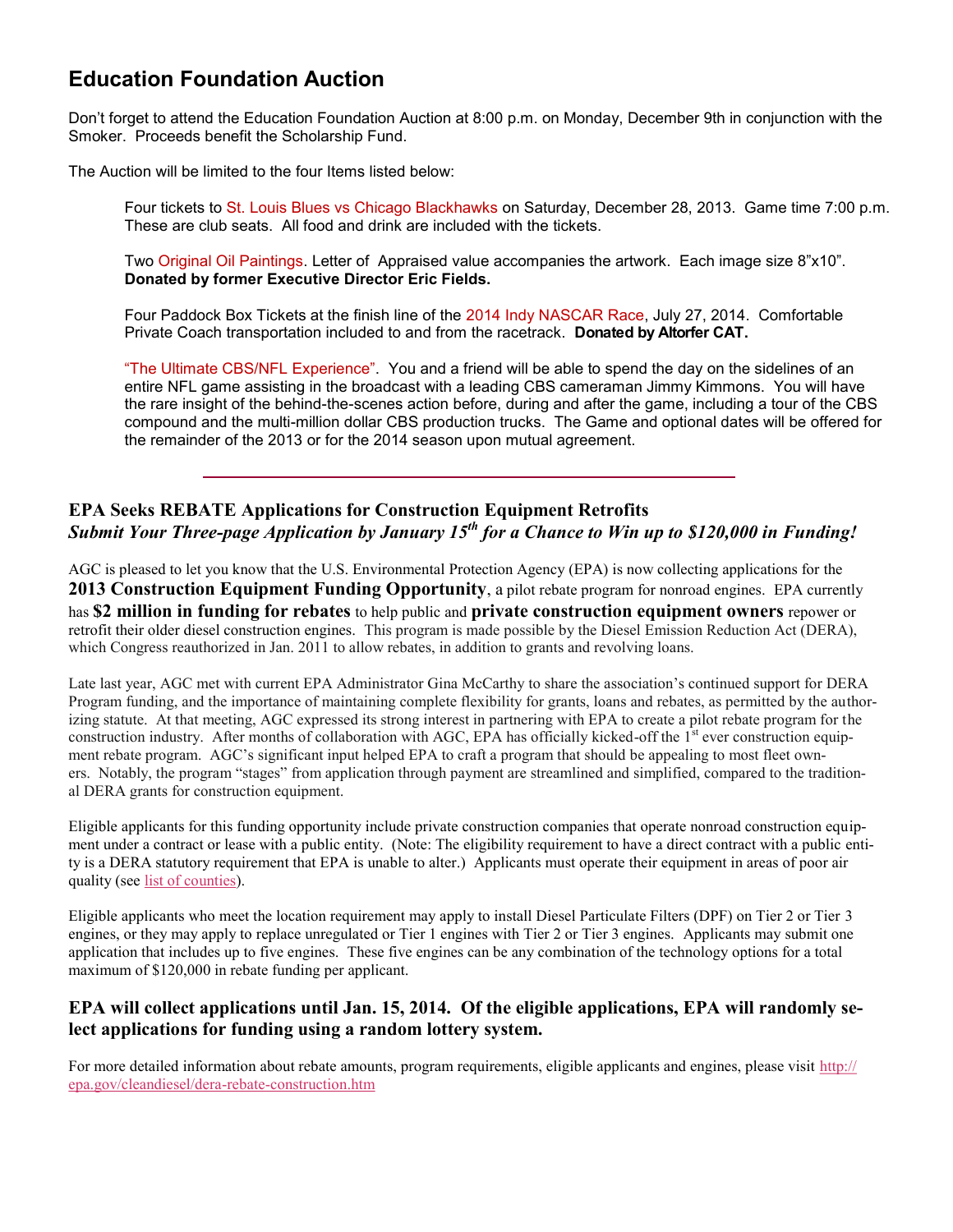### **2014 Annual Mid-Winter Seminar**

January 18 – 25, 2014 are the dates for the next Mid-Winter Seminar at the St. Kitts Marriott Resort & The Royal Beach Casino.

We wish to thank the following **SPONSORS** for giving generously to the Midwinter Seminar:

Commercial Fabricators Hennegan & Associates Hesse Martone

Contact Judy at 217-789-2650 extension 8 or [jwain@agcil.org](mailto:jwain@agcil.org) to sign up for this great member event. Come join the fun!

| <b>AGCI's Upcoming Calendar of Events</b> |                                                                        |  |  |  |
|-------------------------------------------|------------------------------------------------------------------------|--|--|--|
| December 9-10                             | Annual Convention-Crowne Plaza Hotel- Springfield                      |  |  |  |
| 2014                                      |                                                                        |  |  |  |
| <b>January 17</b>                         | <b>IDOT Letting</b>                                                    |  |  |  |
| January 18-25                             | Mid-Winter Seminar- St. Kitts Marriott Resort & The Royal Beach Casino |  |  |  |
| <b>February 28</b>                        | <b>IDOT Letting</b>                                                    |  |  |  |
| April 25                                  | <b>IDOT Letting</b>                                                    |  |  |  |
| June 13                                   | <b>IDOT Letting</b>                                                    |  |  |  |
| <b>July 9-14</b>                          | Canadian Fishing Outing-Moose Point Lodge                              |  |  |  |
| <b>August 1</b>                           | <b>IDOT Letting</b>                                                    |  |  |  |
| September 19                              | <b>IDOT Letting</b>                                                    |  |  |  |
| November 7                                | <b>IDOT Letting</b>                                                    |  |  |  |

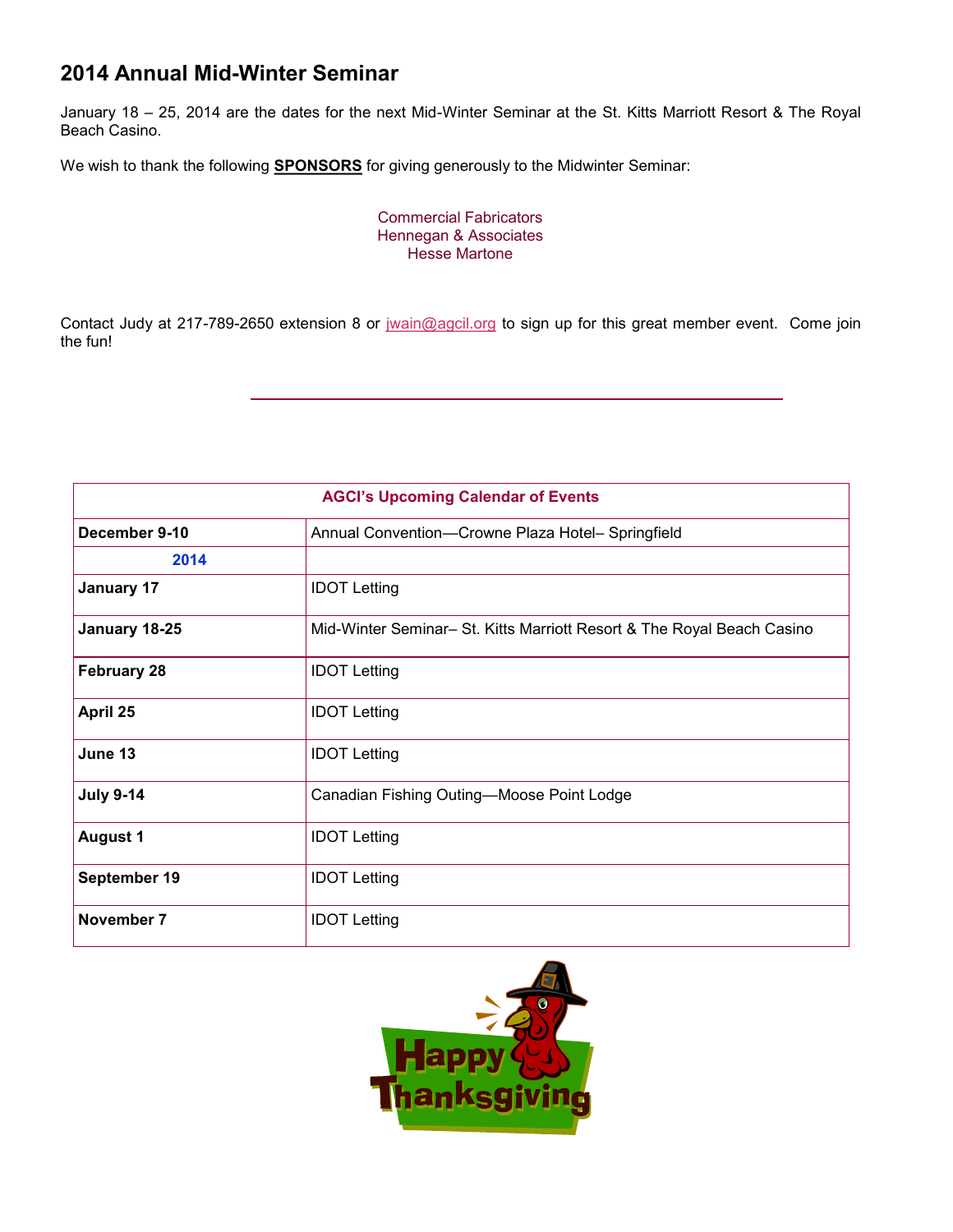# AGC of Illinois 107th Annual Convention



# *Crowne Plaza*

# *3000 S. Dirksen Parkway Springfield Illinois December 9 and 10, 2013*  REGISTRATION FORM

| Ticket Order:                                                              | # of       | Cost Each | Total |
|----------------------------------------------------------------------------|------------|-----------|-------|
| (B) Welcome Continental Breakfast<br>Monday, December 9<br>9:00 a.m.       |            | Free      |       |
|                                                                            |            |           |       |
| Associate Member Expo (non-members \$300)                                  |            | \$200.00  |       |
| (A) AGCI Recognition Luncheon<br>Monday, December 9<br>12:00 noon Luncheon |            | \$45.00   |       |
| (S) Smoker<br>Monday, December 9<br>$6:30 - 8:30$ p.m.                     |            | \$120.00* |       |
| <b>Smoker Donation</b>                                                     |            | \$125.00  |       |
| <b>Hospitality Room Sponsor</b>                                            |            | \$250.00  |       |
| (I) IDOT Awards Luncheon<br>Tuesday, December 10<br>12:00 noon Luncheon    |            | \$60.00   |       |
| Company:                                                                   | Signature: |           |       |

\*Ticket price includes a voluntary \$20 contribution to AGCI PAC. Contributions or gifts to AGCI PAC are not tax deductible as charitable contributions for federal income tax purposes. A copy of the report of AGCI PAC has or will be filed with the State Board of Elections and is or will be available for inspection and purchase from the State Board of Elections, Springfield, Illinois. Please use the reverse side to list the names of people from your Company or your guests who will attend the 106th Annual Convention. Be sure to designate events each will attend (B-A-S-I).